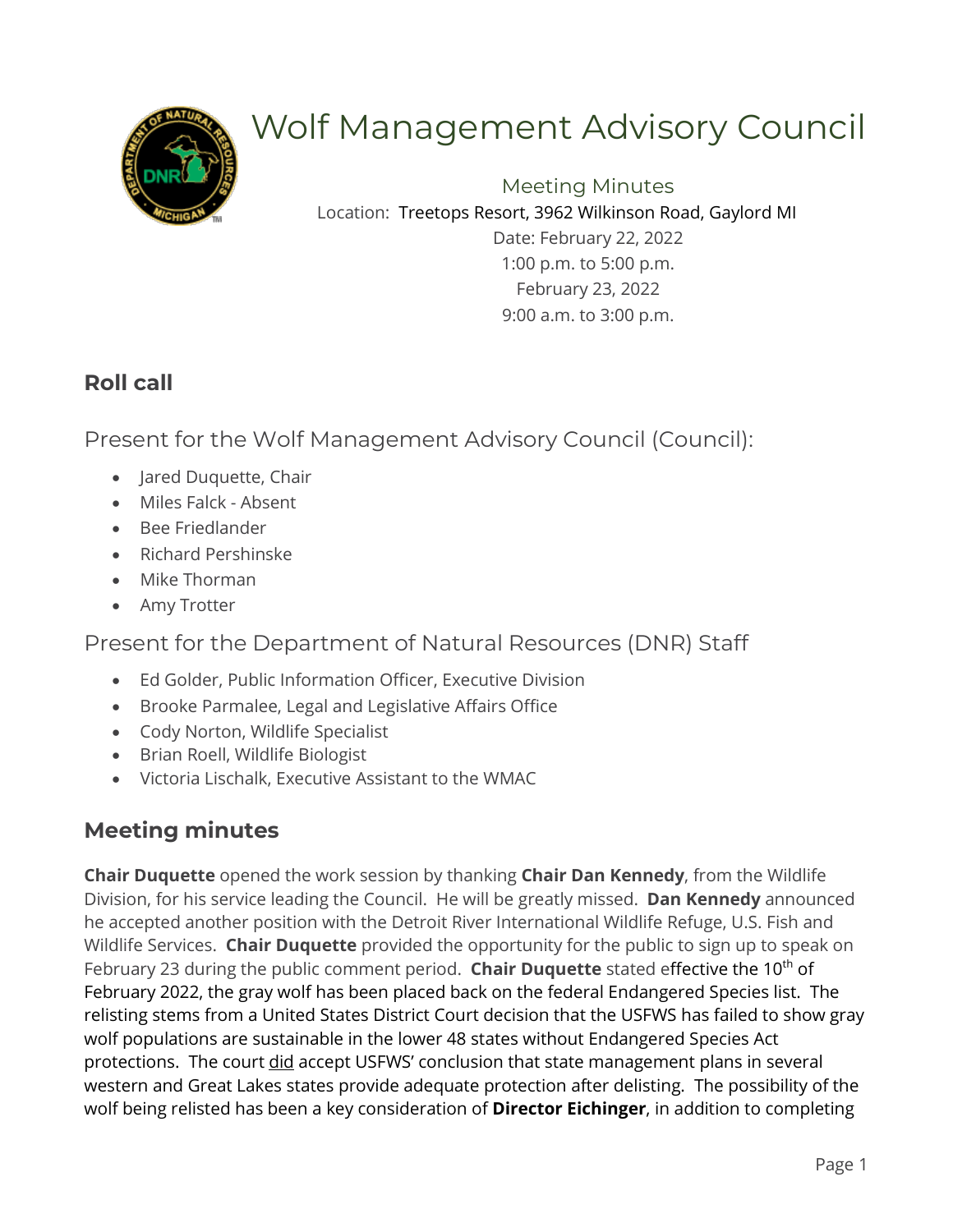our state wolf management plan. The Council will continue updating the plan with completion in May. **Chair Duquette** read the mission for the Council. *Purpose of the WMAC*: The Council shall annually submit to the Natural Resources Commission and the legislature a report that makes nonbinding recommendations as to the proper management of wolves in Michigan. At the August 2021 meeting in Ishpeming, **Director Eichinger** asked this Wolf Management Advisory Council to focus our recommendations on the 2015 Wolf Management Plan update.

**Chair Duquette** called the meeting of WMAC to order at 1:19 p.m. on February 22. **Chair Duquette** called for a roll call. **Council Member Falck** was absent.

The WMAC reviewed and discussed the minutes from the January meeting. The WMAC submitted their edits to Victoria. **Council Member Trotter** discussed concerns regarding the edits provided by **Council Member Friedlander** on page two of the minutes. The first sentence of the paragraph was fine. **Council Member Trotter** requested the remainder of the paragraph be struck from the minutes. After discussion **Council Member Trotter** made a motion to keep the first sentence of **Council Member Friedlander's** edits on page 2: "The Council discussed what sections of the Plan would be discussed at the February through May meetings, and potential presenters.", to remove the rest of the paragraph, which referenced the timing of consideration of Section 6.12, and to add the information to be discussed for March, April, and May meetings in the minutes. The motion was supported by **Council Member Thorman**. After **Council Member Friedlander** stated she had provided her discussion. **Chair Duquette** called for a vote. The motion passed. 4 yea – 1 nay

The motion included the following next steps for March, April, and May meetings.

- Topics for March meeting:
	- o Section 6.7: Achieve compatibility between wolf distribution and abundance and social carrying capacity.
	- o Section 6.8: Facilitate positive wolf-human interactions and other wolf-related benefits.
	- $\circ$  Section 6.6: Monitor and manage adverse effects of disease and parasites on the viability of the wolf population (this topic could be moved to April, depending on workload).
- Topics for April meeting:
	- $\circ$  Section 6.9: Manage actual and perceived threats to human safety posed by wolves.
	- o Section 6.11: Minimize the negative impacts of captive wolves and wolf-dog hybrids.
- Topics for May meeting
	- o Finalize recommendations and report for submittal to House and Senate Natural Resource Committees, the NRC, and the DNR.

**Council Member Friedlander** stated it's important for everyone that signed up to be listed on the minutes as discussed in the January meeting. The list should indicate if the person signed up but did not speak during public comment. The minutes will reflect with a notation next to their name if they did not speak.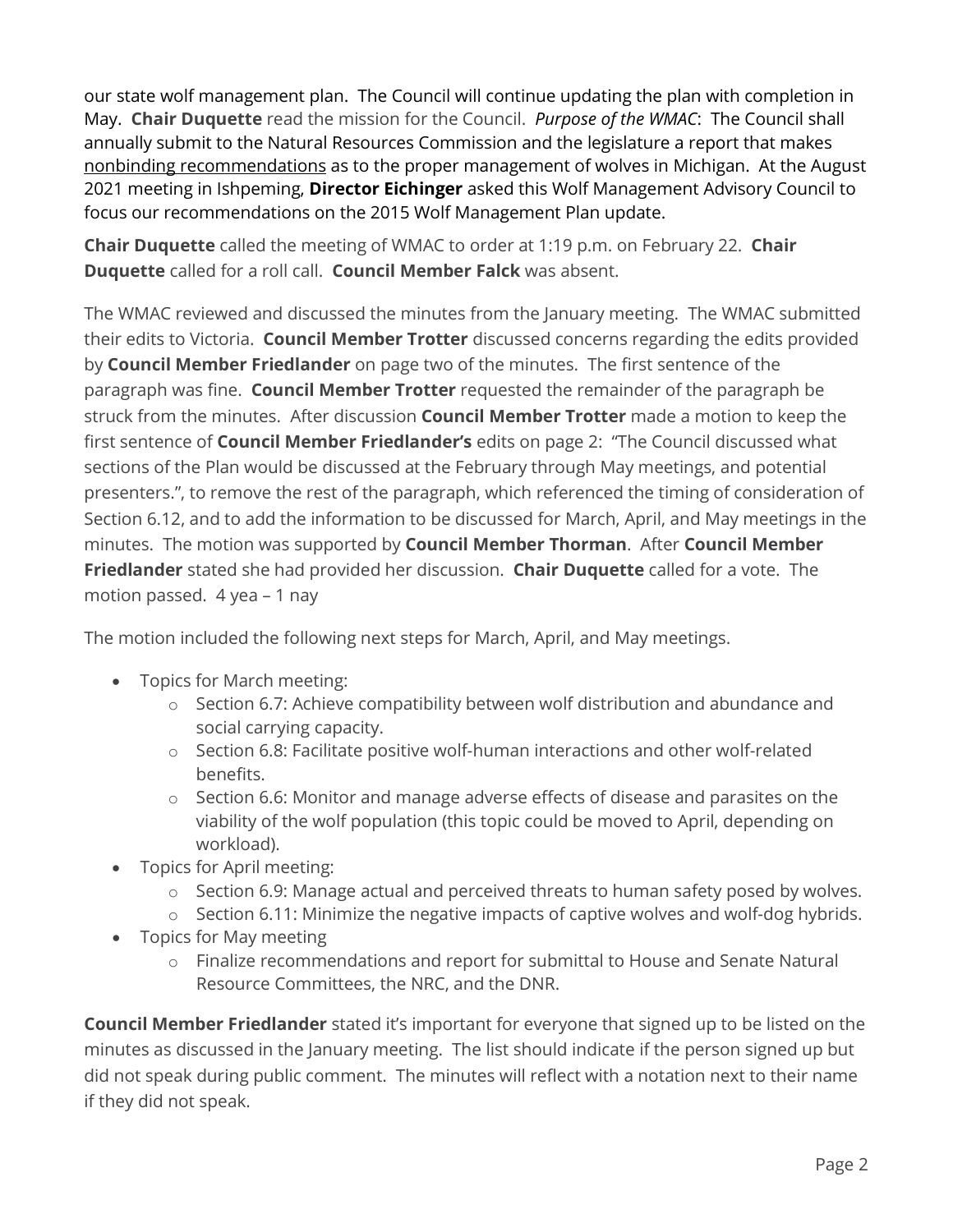The Council continued with the review and discussion of the current recommendations on the interim report. **Council Member Trotter** asked what the process will be for submitting the minority opinions. **Chair Duquette** stated the minority opinion would be a part of the interim report as part of the document as endnotes.

**Council Member Trotter** asked if the Department has made any changes to the current wolf count currently being conducted. **Chair Duquette** referred the question to Brian Roell, who was seated in the audience. Brian stated the survey method is being conducted with no changes throughout the entire Upper Peninsula.

- o Section 6.10: Manage wolf depredation of domestic animals.
	- Ensure adequate appropriation for the general fund for livestock depredation compensation – a recommendation to the legislature as part of the baseline budget.
	- Discuss the BODA Bodies of Dead Animals Act, MCL 287.651.
	- More emphasis on outreach.
- o Section 6.12: Develop socially and biologically responsible management recommendations regarding the public harvest of wolves.
	- **Council Member Pershinske** discussed a motion he brought to the Council for discussion at the January work session. He will bring forward this motion regarding the management of wolves.
		- The Council discussed the process of bringing forward motions for items under new business.
	- o Part of the next steps will be to agree on clarity of the procedures moving forward. An amendment to the February agenda to add an additional old business item on the agenda for procedures.

**Council Member Thorman** made a motion to recess until February 23 at 9:00 a.m. supported by **Council Member Friedlander.** After requesting discussion, **Chair Duquette** called for a vote and the motion to recess passed unanimously.

The Council recessed at 3:58 p.m.

#### **February 23, 2022**

**Chair Duquette** opened the meeting by providing the opportunity for the public to sign up to speak on February 23 during the public comment period. **Chair Duquette** stated effective the 10<sup>th</sup> of February 2022, the gray wolf has been placed back on the federal Endangered Species list. The relisting stems from a United States District Court decision that the USFWS has failed to show gray wolf populations are sustainable in the lower 48 states without Endangered Species Act protections. The court did accept USFWS' conclusion that state management plans in several western and Great Lakes states provide adequate protection after delisting. The possibility of the wolf being relisted has been a key consideration of **Director Eichinger**, in addition to completing our state wolf management plan. The Council will continue updating the plan with completion in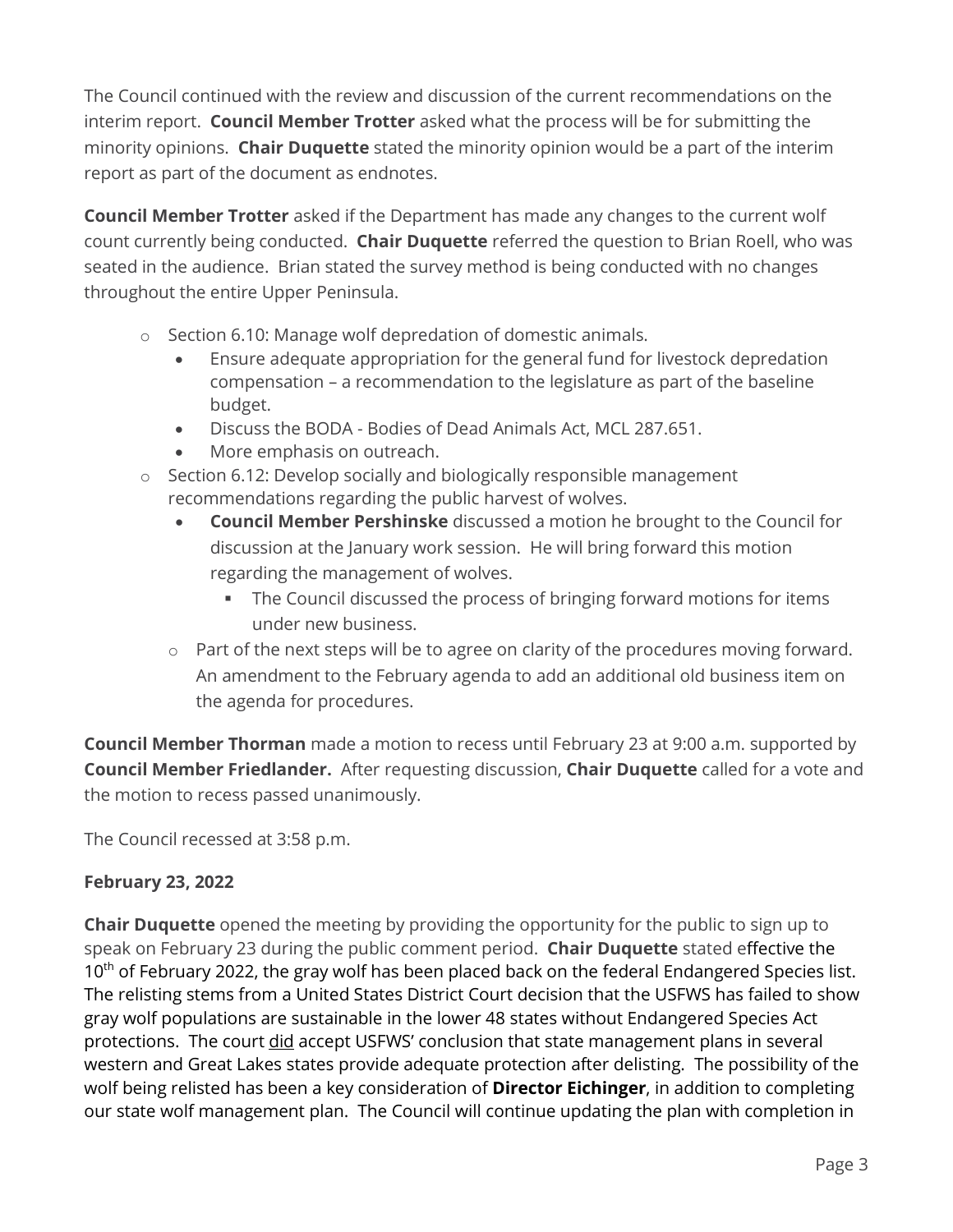May. **Chair Duquette** read the mission for the Council. *Purpose of the WMAC*: The Council shall annually submit to the Natural Resources Commission and the legislature a report that makes nonbinding recommendations as to the proper management of wolves in Michigan. At the August 2021 meeting in Ishpeming, **Director Eichinger** asked this Wolf Management Advisory Council to focus our recommendations on the 2015 Wolf Management Plan update.

## **Roll call**

Present for the Wolf Management Advisory Council (Council):

- Jared Duquette, Chair
- Miles Falck Absent
- Bee Friedlander
- Richard Pershinske
- Mike Thorman
- Amy Trotter

### Present for the Department of Natural Resources (DNR) Staff

- Ed Golder, Public Information Officer, Executive Division
- Brooke Parmalee, Legal and Legislative Affairs Office
- Cody Norton, Wildlife Specialist
- Brian Roell, Wildlife Biologist
- Victoria Lischalk, Executive Assistant to the WMAC

### Present for the Natural Resources Commission

- Carol Rose, Chair
- Tom Baird, Commissioner

**Chair Duquette** called the meeting of WMAC to order at 9:13 a.m. on February 23, 2022. **Chair Duquette** called for a roll call. **Council Member Falck** was absent.

**Chair Duquette** called for a motion to approve the day's agenda. The motion was made by **Council Member Trotter** to amend the day's agenda by adding under Old Business a discussion for adopting a process recommendation moving forward. The motion was supported by **Council Member Thorman**. **Chair Duquette** called for discussion. **Chair Duquette** requested to add under old business the motion made by **Council Member Trotter. Chair Duquette** called for a vote to accept the amendment to the agenda. The motion passed unanimously.

**Chair Duquette** called for a motion to approve the minutes from the January 18 work session and January 19, 2022, meeting. The motion was made by **Council Member Trotter** to approve the minutes as presented via email following the work session. The motion was supported by **Council**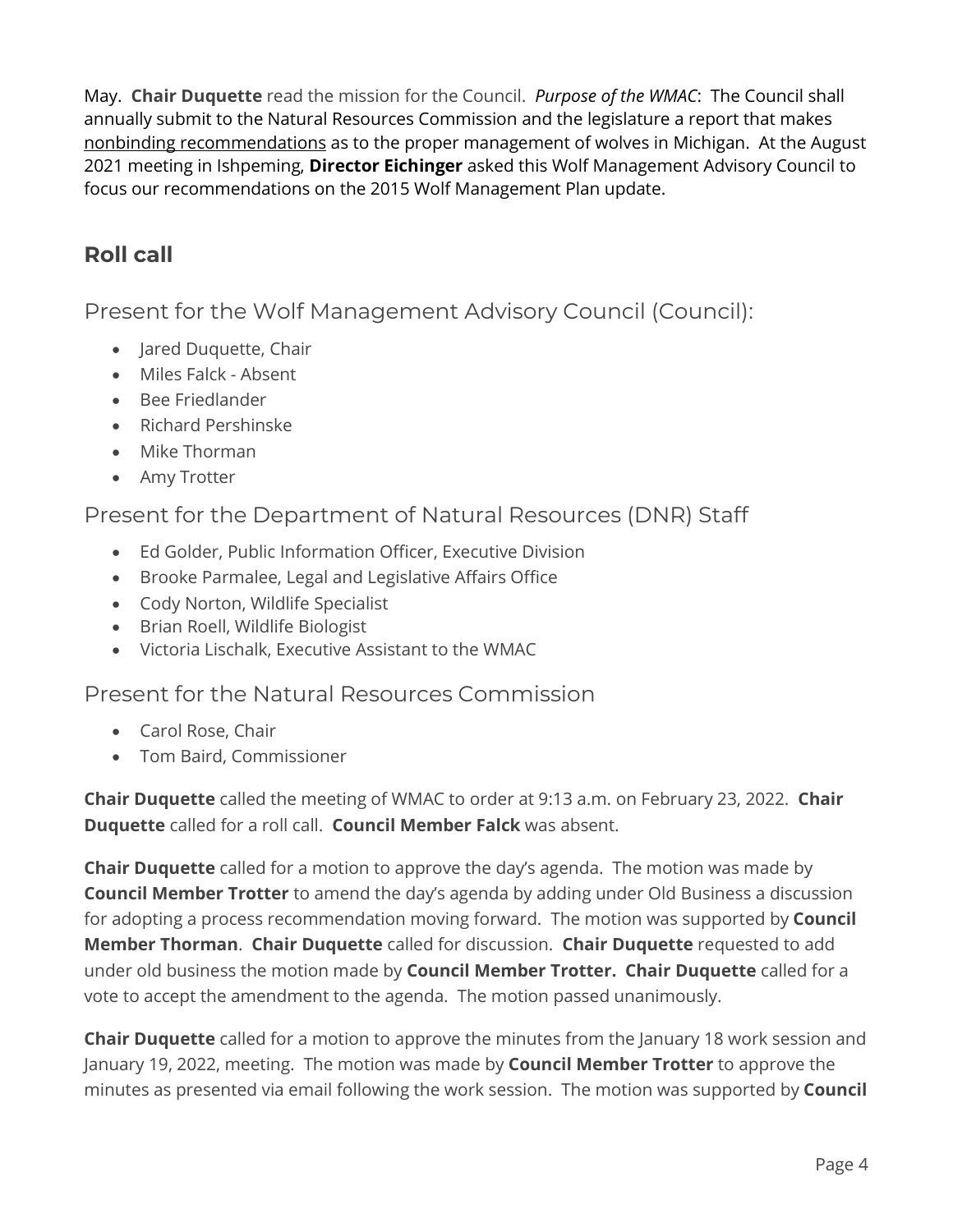**Member Thorman**. **Chair Duquette** called for discussion. **Chair Duquette** called for a vote. The motion passed unanimously.

#### Presentations

Wolf Management Advisory Council – Science-Based Management

a. Accomplishments and Overview of Sections 6.10 and 6.12 from the 2015 Michigan Wolf Management (45 minutes, Brian Roell, DNR)

#### **Chair Duquette** requested a break at 10:36.

#### Public Comment

Brooke Parmalee read the official timekeeping procedures and guidelines for the meeting's public comment which began at 10:56 a.m.

a. 10 Minute Comments

Steve Dey, Straits Area Sportsmen's Club

b. 5 Minute Comments

Roger Thorman, MI Fox Hunters Marcie Terwilliger Gary Gorniak, Vice President, Upper Peninsula Sportsmen's Alliance Tim Olsen (signed up-unable to attend) Nichole Biber (signed up-unable to attend) Molly Tamulevich, Humane Society of the United States

- c. 3 Minute Comments
	- Nick Buggia Wallace Matthew Jeff Kerns Joe Matthew

**Chair Duquette** adjourned the portion of the public appearance at 11:54 p.m. The WMAC adjourned for lunch and returned at 1:03 pm.

**Chair Duquette** opened the meeting after the lunch break with the New Business on the agenda.

#### New Business

a. Section 6.10: Manage Wolf Depredation of Domestic Animals

**Council Member Trotter** made a motion that the WMAC recommend to the legislature that they ensure adequate appropriation of general funds for livestock compensation. The motion was supported by **Council Member Pershinske**. **Chair Duquette** called for discussion. After no discussion, **Chair Duquette** called for a vote on the motion. The motion passed unanimously.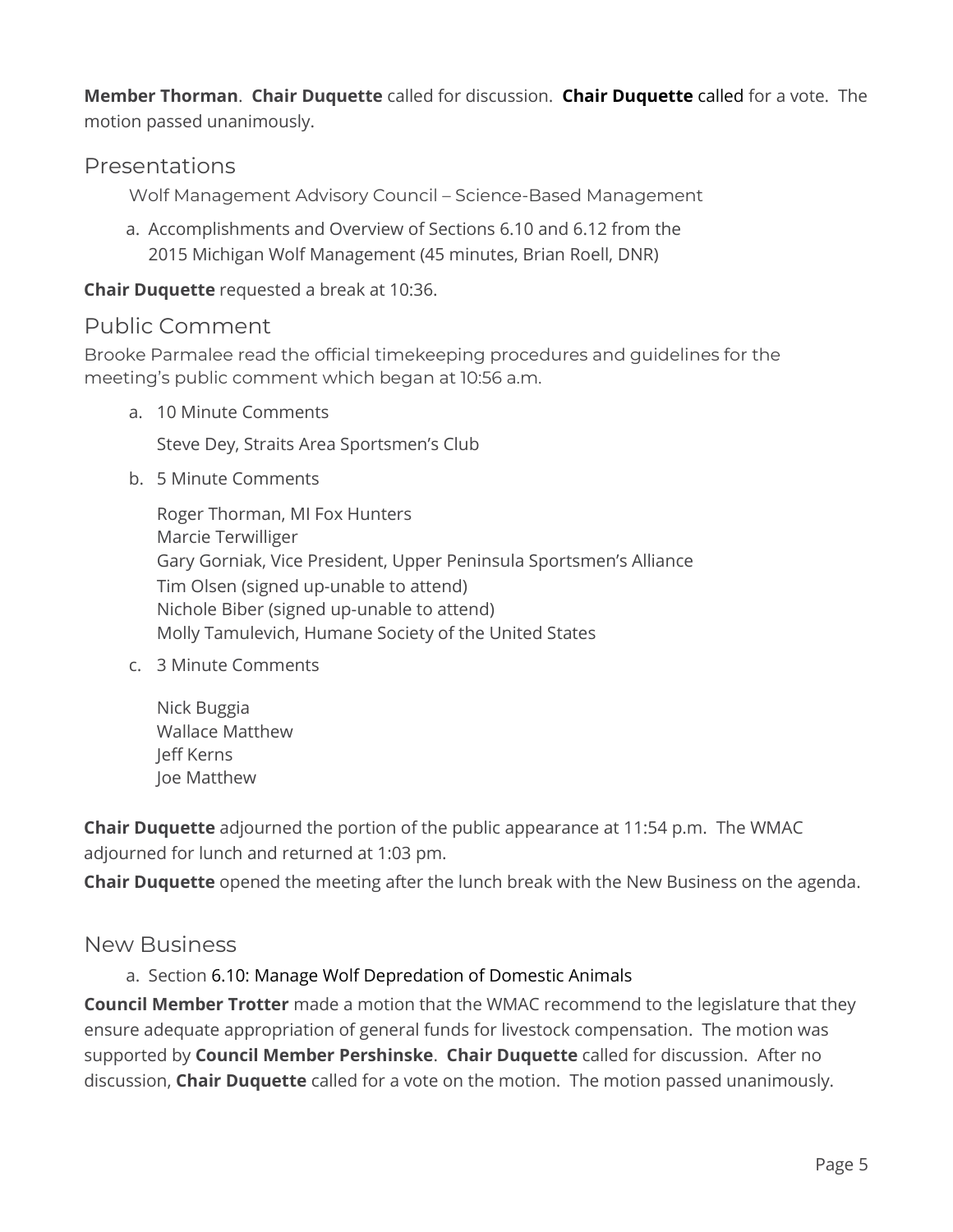**Council Member Friedlander** made a motion on Section 6.10.2, Action 4, that the WMAC recommends the Department prioritize working with MDARD and the legislature to develop, implement, and enforce amendments to the Bodies of Dead Animals Act, MCL 287.651 et seq that will more effectively discourage human activities that increase the risk of wolf predation. The motion was supported by **Council Member Trotter**. **Chair Duquette** called for discussion. After discussion, **Chair Duquette** called for a vote on the motion. The motion passed unanimously.

**Council Member Friedlander** made a motion on Section 6.10.2, Action 5, that the WMAC recommends the Department, in light of recent science, recommend modifications to law, policy, enforcement, or practice that could reduce wolf visitation to bear-bait sites. **Council Member Pershinske** supported the motion. **Chair Duquette** called for discussion. After discussion, **Chair Duquette** called for a vote on the motion. The motion did not pass. 1 yea (Friedlander), 4 nay (Duquette, Pershinske, Thorman, Trotter).

b. Section 6.12: Develop Socially and Biologically Responsible Management Recommendations Regarding Public Harvest of Wolves

**Council Member Pershinske** made a motion the WMAC recommend the Department prepare a recommendation for a wolf hunting and trapping season across the UP. The motion was supported by **Council Member Trotter. Chair Duquette** called for discussion. After discussion, **Chair Duquette** called for a vote on the motion. The motion passed. 3 yea (Pershinske, Thorman, Trotter), 1 nay (Friedlander) 1 abstain (Duquette).

## Old Business

- a. Public attitudes of wolves in Michigan
- b. WMAC Procedures

**Council Member Trotter** made a motion for the March and April 2022 meetings of the WMAC no official action will be taken on New Business items only on Old Business items. The motion was supported by **Council Member Friedlander**. **Chair Duquette** asked for a discussion. After discussion **Chair Duquette** called for a vote. The motion passed. 3 yea (Duquette, Friedlander, Trotter) 1 nay (Pershinske) 1 abstain (Thorman)

## Next Steps:

- Topics for March meeting:
	- o Section 6.7: Achieve compatibility between wolf distribution and abundance and social carrying capacity.
	- o Section 6.8: Facilitate positive wolf-human interactions and other wolf-related benefits.
	- o Section 6.6: Monitor and manage adverse effects of disease and parasites on the viability of the wolf population.
- Topics for April meeting: